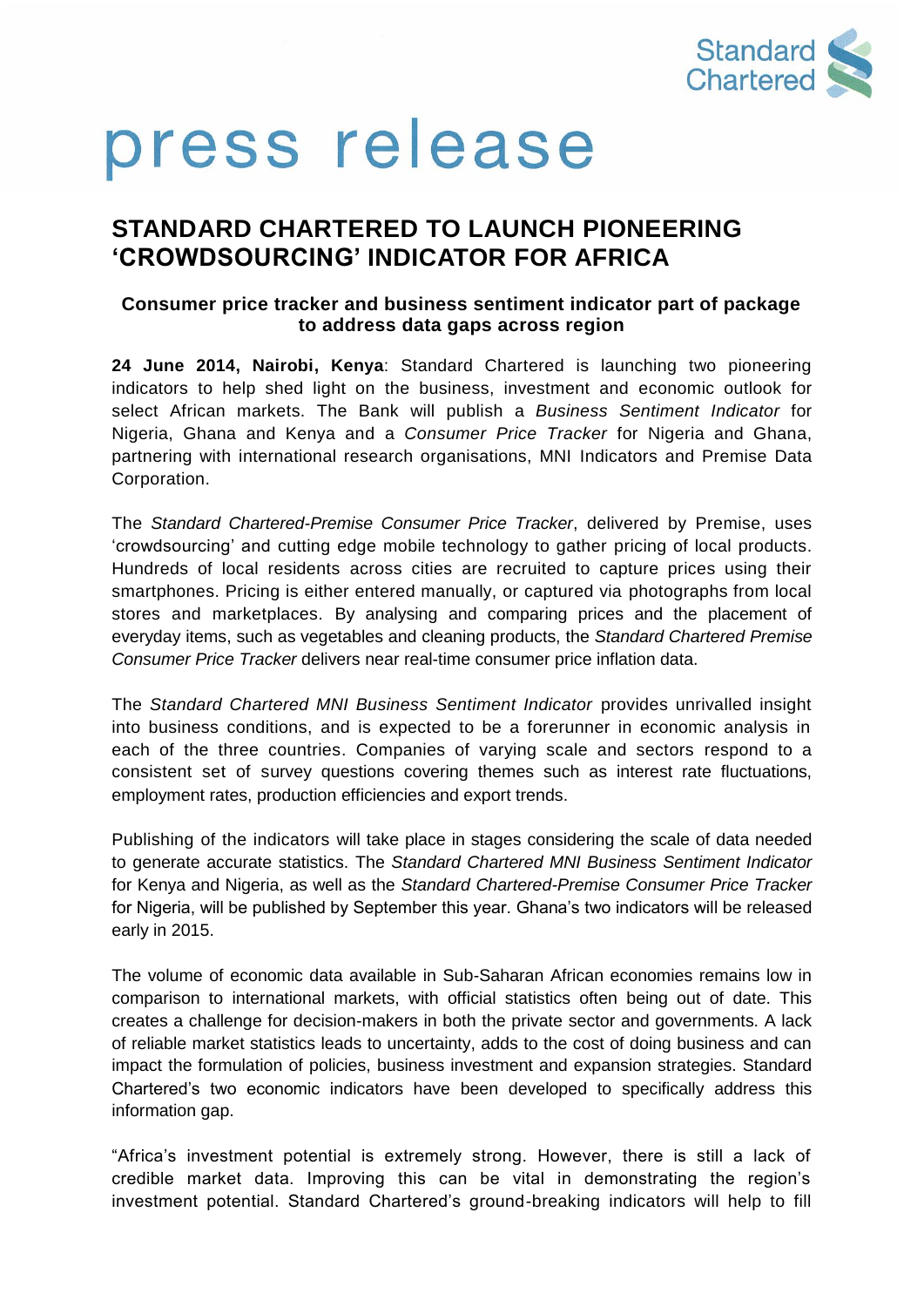

## press release

this gap by providing relevant, credible and real-time data from leading African markets. The innovative data-collection methods of our research partners will position our new indicators as valuable economic tools for monitoring sentiment and inflation trends," commented Diana Layfield, CEO for Standard Chartered in Africa

Razia Khan, Regional Head of Research for Africa added, "The quality of the data and collation techniques will make Standard Chartered's Indicators stand out from the rest. This will not only benefit our customers and corporate clients, but also support our ambition to be a global leader in African market intelligence."

Standard Chartered's research partners are well-established, internationally recognised organisations in their respective areas of expertise. MNI Indicators is well known for its consumer and business surveys in emerging markets, and produce the renowned Chicago Business Barometer (Chicago PMI), a leading indicator in the US economy. Premise Data Corporation pioneered an innovative mobile data collection model that captures macroeconomic information using local mobile workers to upload pictures and pricing data of curated goods and services, using Android-based software.

In line with the Bank's brand promise of being *Here for good*, the trends generated from the content of these indicators stand to benefit governments, central banks, companies, investors, analysts and economists in their understanding of how Africa is growing.

#### **ENDS**

For further information or interviews, please contact:

*Shaun Gamble – Standard Chartered Group External Communications, London Mobile +44 (0)7766 443662 [Shaun.Gamble@sc.com](mailto:Shaun.Gamble@sc.com)*

*Lauren Callie – Standard Chartered Head of Business Communications, Africa Mobile: +27 (0)82 894 5581 [Lauren.Callie@sc.com](mailto:Lauren.Callie@sc.com)*

#### **NOTES TO EDITORS:**

#### **Standard Chartered**

We are a leading international banking group, with more than 86,000 employees and a 150-year history in some of the world's most dynamic markets. We bank the people and companies driving investment, trade and the creation of wealth across Asia, Africa and the Middle East, where we earn around 90 per cent of our income and profits. Our heritage and values are expressed in our brand promise, Here for good.

Standard Chartered PLC is listed on the London and Hong Kong Stock Exchanges as well as the Bombay and National Stock Exchanges in India.

In Africa, Standard Chartered has more than 8,000 staff and a history of more than 150 years. Currently the Bank covers 37 markets on the continent – 16 on a local presence basis, and an additional 22 on a transaction basis supporting its clients. Given its unique footprint, Standard